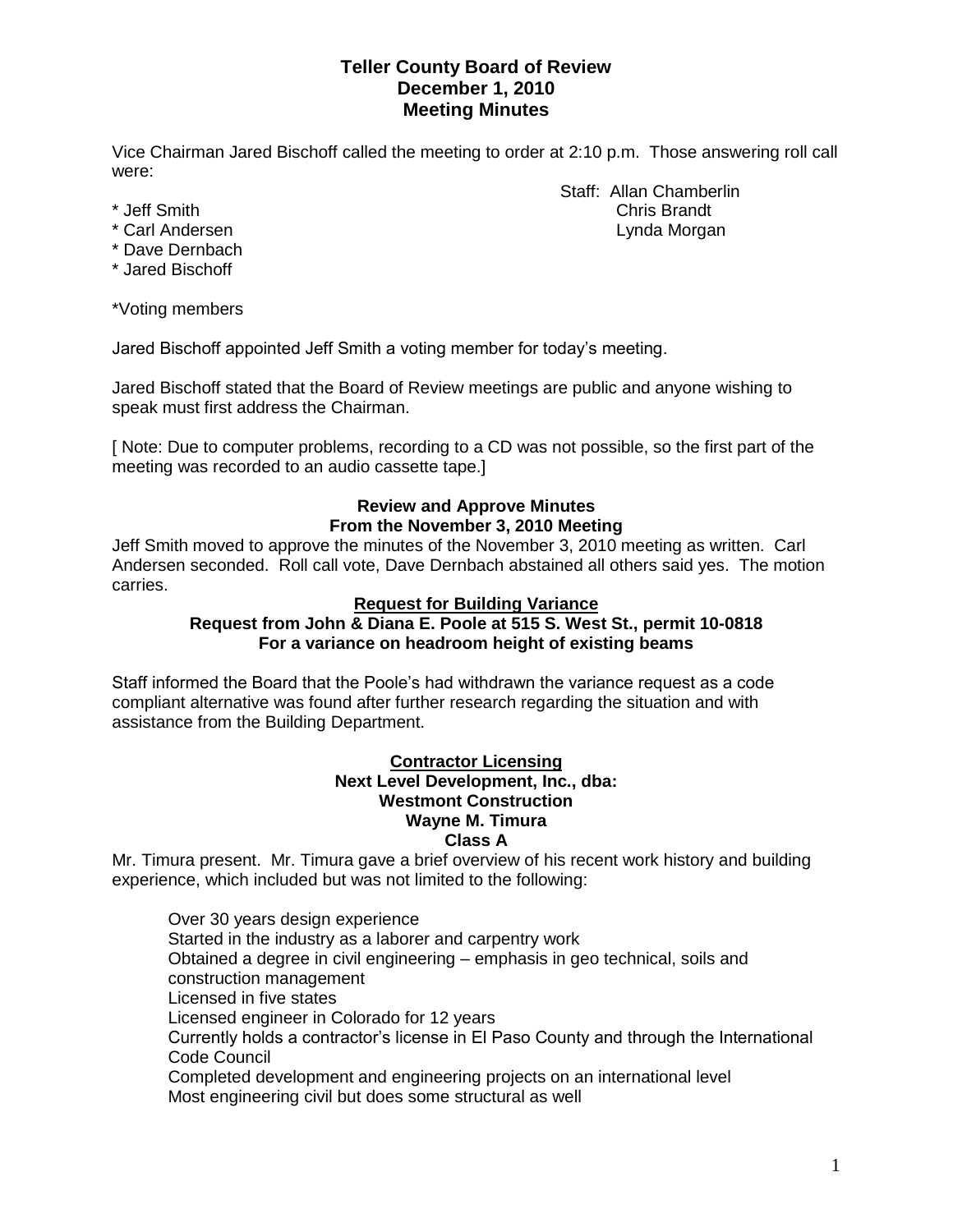Development portion of the Company is through Next Level Development, Inc. and Westmont Construction provides the construction and design portion offering a turnkey package

Has opportunity for a future project in Teller County

The Board reviewed documents submitted by Mr. Timura. There was discussion regarding the Letters of Reference submitted as well as the scope and range of previous work.

Jared Bischoff opened this matter up for public comment. No public comment. Close public comment.

Chris Brandt indicated everything was in order with the State

Jeff Smith moved to grant Next Level Development, Inc. dba: Westmont Construction with Wayne M. Timura as examinee, a Class A License. Carl Andersen seconded. Roll call vote, Jared Bischoff abstained and all others said yes. The motion carries.

At 2:20 p.m. Jared Bischoff called for a five-minute recess. At 2:25 p.m. the meeting reconvened and Chris Brandt explained the reason for the recess was to change the official recording of the meeting from an audio cassette tape to a computer laptop recording device, which was not available for recording at the beginning of the meeting. The remainder of the meeting was recorded on a CD.

### **Ricon Contracting, LLC Stephen D. Ritter Class C**

Mr. Ritter present. Mr. Ritter gave a brief overview of his recent work history and building experience, which included but was not limited to the following:

Holds Class A & B Licenses in various counties in Colorado, which include: a Class B License in Park County, Class B in Aurora and Class A in Thornton Most commercial type work is with pre-engineered steel buildings and tilt up type construction

28 years of building experience mostly in residential type work

Some previous projects include: retail strip mall buildings, structures at the Cherry Creek Golf Course, 8,000 square foot maintenance facility at Buckley Air Force Base, a 4,000 square foot pumping station

Prior to establishing Ricon Contracting, LLC in 2005, owned Ritter Construction performing mostly residential pop top type remodel work in Denver and Aurora

The Board reviewed documents submitted by Mr. Ritter. There was discussion regarding the Letters of Reference submitted as well as the scope and range of previous work including the remodeling pop top type work.

Jared Bischoff opened this matter up for public comment. No public comment. Close public comment.

Dave Dernbach moved to grant Ricon Contracting, LLC with Stephen D. Ritter as examinee, a Class C License. Jeff Smith seconded. Roll call vote and all said yes. The motion carries.

# **Chard Roofing & Home Improvement Mark A. Honas**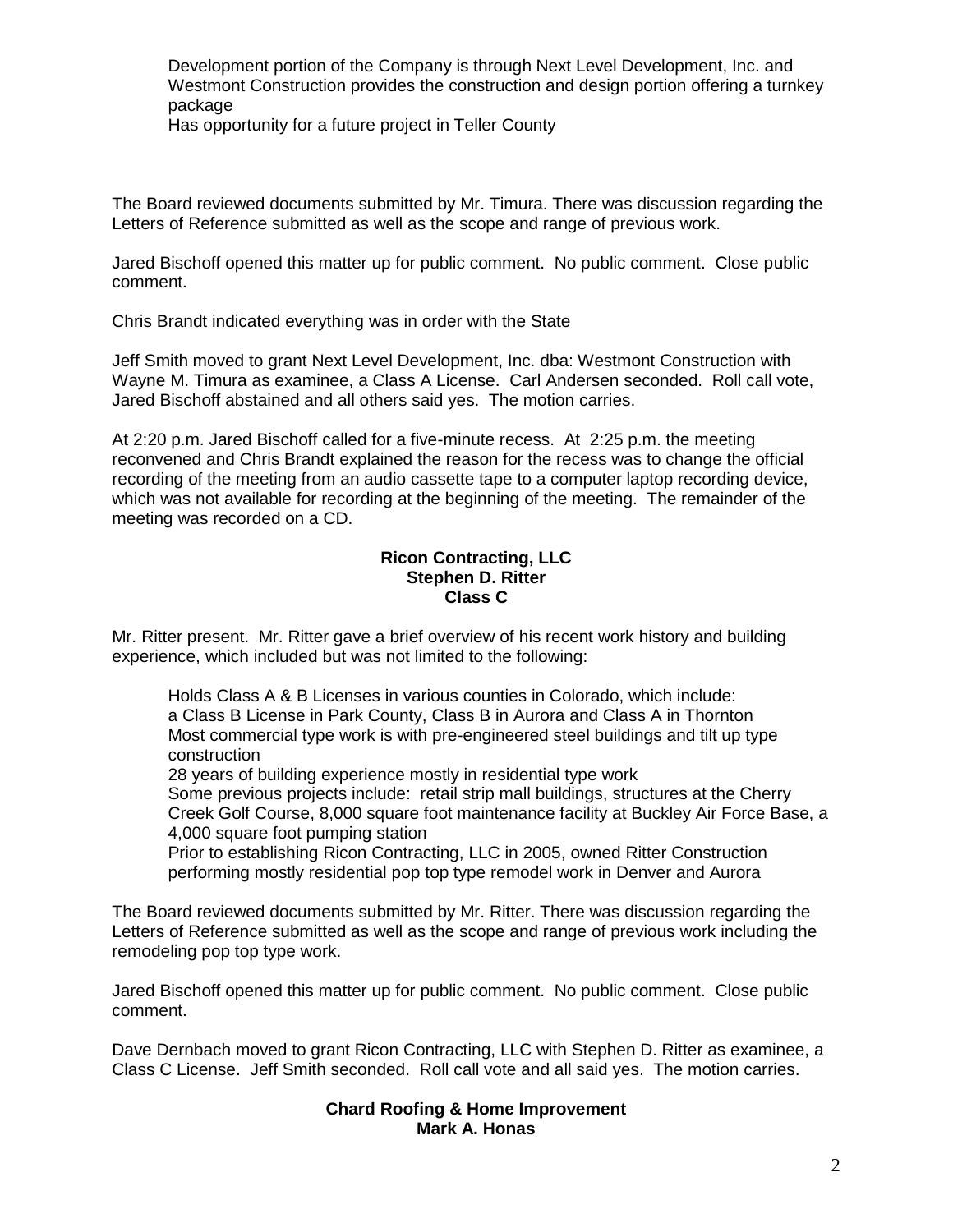# **Class C-1**

Mr. Honas is not present. Jared Bischoff moved this item to the end of the meeting and moved to the next scheduled agenda item.

#### **Keystone Building & Restoration Donald L. Simon Class C**

Mr. Simon in not present. Jared Bischoff moved this item to the end of the meeting and moved to the next scheduled agenda item.

# **Complaint Against Contractor**

#### **A. Master Roofing Co., LLC / C. Bert West III / License 2493D and Waters Construction Co., Inc. / Dean Waters / License 892B: Rick & Kathleen Hobbs / Permit #04-0397 / 115 Trull Rd**

Chris Brandt explained the process used in hearing complaints and indicated that as there were two separate contractors involved in the same owner's complaints, they will be heard as one hearing, but with each one being decided separately.

The first portion of the complaint to be heard and decided would be Master Roofing Co., LLC / C. Bert West III / License 2493D. Jeff Smith recused himself from participating in this portion of the complaint, but remained in the room to hear the presentations and evidence, which would also be applicable to the second portion.

Rick and Kathleen Hobbs present. Dean Waters of Waters Construction Co., Inc., present representing Waters Construction Co., Inc. and Master roofing Co., LLC. / C. Bert West III

Al Chamberlin presented the staff report, which included but was not limited to the following: The roof was completed in 2005

Roof showed signs of leaking within the first year of occupancy

The Contractor should have pulled the appropriate permits and requested the appropriate inspections on repair work he performed in addressing the leaking roof problem, as the work performed was over 100 square feet

This is not the first occurrence where Master Roofing Co., LLC had performed roofing work without obtaining the appropriate permit and inspections

The Building Official has addressed this matter with C. Bert West III in the past

It is the Building Department's recommendation that Master Roofing Co., LLC be issued a letter of reprimand composed by the Building Department and placed in the contractor's file for a period of two years. It is also the request of the Building Department that the Board discuss the severity of this issue with the contactor and the possibility of stricter actions if there are future occurrences with the lack of regard for building code requirements and other items in section 107.b of the Teller County Building Code.

Carl Andersen inquired about the code requiring permits for work performed over 100 square feet. Al Chamberlin indicated that it was a policy that was in place when he came on board with Teller County, that technically the Building Code requires permits for all roof repairs, but that the policy is to not require them for work up to 100 square feet.

The Board extensively reviewed pictures submitted by the Hobbs with the original complaint. Mr. Hobbs answered numerous questions from the Board in order to establish a clear understanding of where the leaks had or were occurring and to have a better understanding of the composition of the roof system and assembly. Mr. Hobbs presented additional drawings of the roofline and columns where leaking occurred as it related to the shed roof and stucco

components.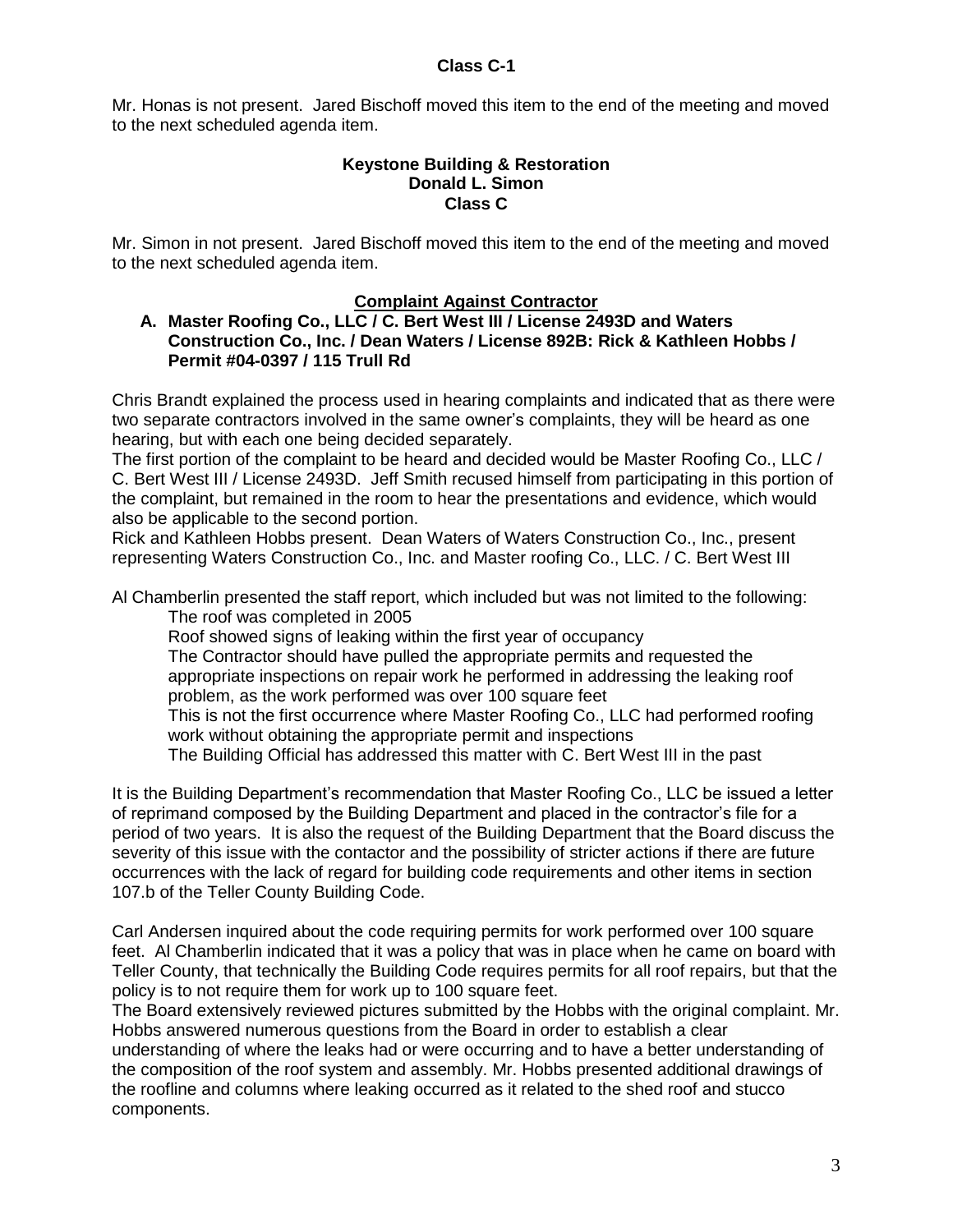Staff provided the roof and foundation plans of the approved set of construction blueprints from when the house was originally built for better clarification of the roof assembly. Further discussion and questions and answers between the Board and the Hobbs' regarding the pictures and plans presented as it related specifically to the repair area of the roof on the north side of the residence.

Mrs. Hobbs read a prepared statement , a copy being presented to the Board, that included but was not limited to the following:

Home was built in 2004

Summer of 2005 leaks were originally noticed on both the north and south sides of the residence

Had to pressure Dean Waters to have Master Roofing Co., LLC come back to repair the leaking areas, which was the first winter season after completion of the residence No new materials were used to repair the work

The roof continued to leak

Called Dean Waters for two years regarding the leaks but no return calls were received Reference was made to the September 2009 letter sent to Dean Waters indicating the roof was still leaking and requesting that the repairs be made immediately using new roofing materials

In February of 2010 severe leaking inside the residence was occurring and another plea was made to Dean Waters to have Master Roofing Co., LLC fix the roof.

It was determined that the ice and water shield and sheathing materials were not adhering properly to the plywood

Master Roofing, Co., LLC did sweep off the snow during the winter to avoid damming however, did not return in May to repair the roof as promised

In July workers finally came to start repair work but Bert West indicated that no permit would be pulled unless Dean Waters requested one

No inspections were done on the third repair, when the Hobbs' asked Bert West about inspections he indicated there would be no inspections or permits as this was considered warranty work and permits were not required

Shingles sat on the roof until August

76 bundles were used on the third repair and the same workers did the work on all three repairs

Still don't know if leaks have been fixed – leaks only happen with snowmelt, roof never leaks with rain

Residence is not in compliance

Want resolution to the matter by pulling permits and have inspections performed, take pictures during the process, speak with the workers and see the manufacturer's specifications

Explained in detail how the last repair was performed

Original roof was completed prior to the issuance of the Temporary Certificate of **Occupancy** 

Al Chamberlin presented the Board with copies of the current re-roofing application, which shows the current code requirements. He stated that previous re-roof applications referenced that permits are required for any work over 100 square feet. The Board commented that there should be a review of the roofing codes and forms for better clarity.

Dean Waters representing Waters Construction Co., Inc. and Master Roofing Co., LLC / C. Bert West III stated the following:

The reason no permit was pulled was the work performed was considered warranty work and therefore did not require a permit.

The third repair was the only time water was found to be leaking into the residence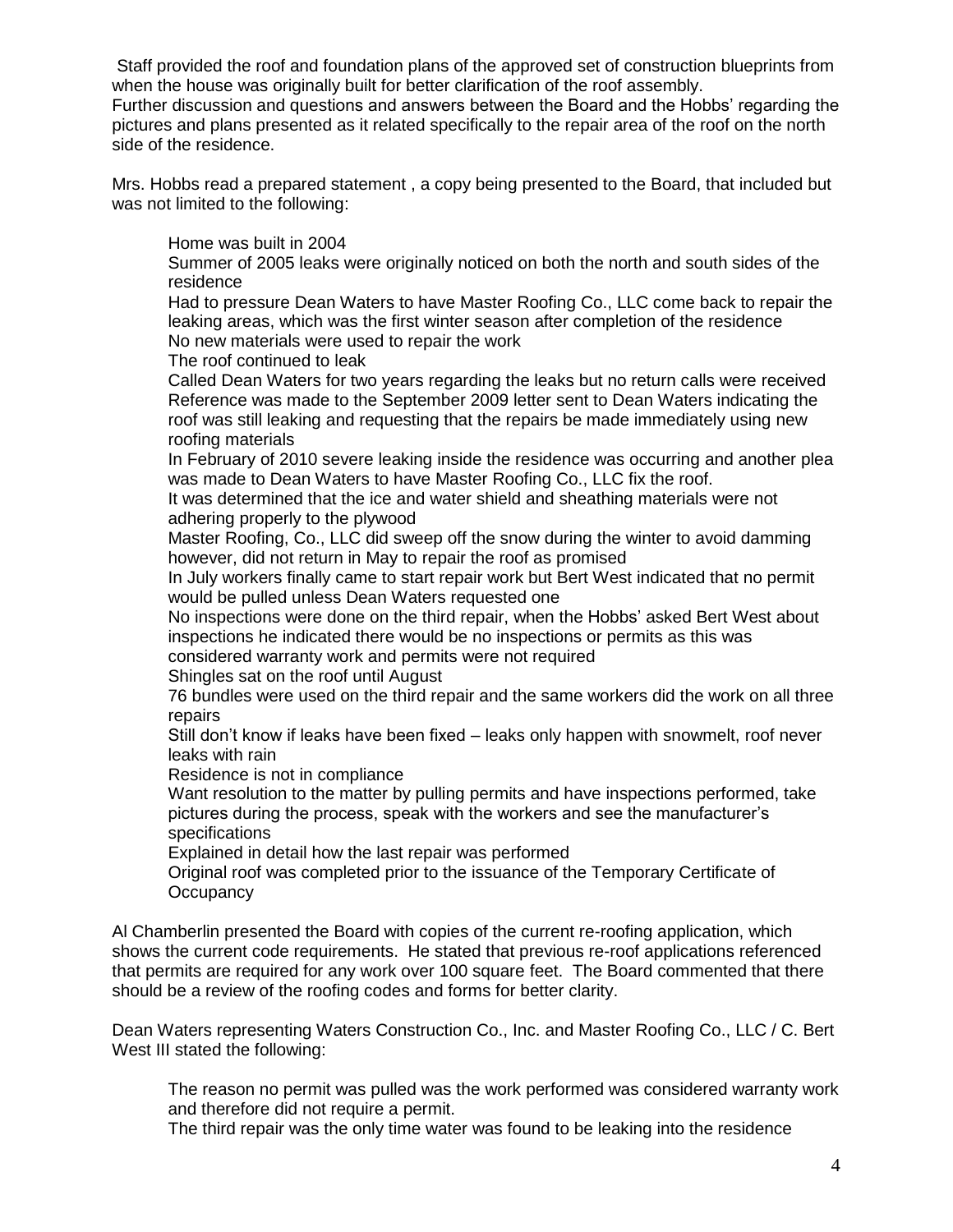After speaking with the manufacturer of the ice and water shield material it was decided with the third repair the entire roof should be covered with ice and water shield material, as there were problems with adherence of the material on previous repairs to the roof The non-adherence of the material could be a cause for the 6-8" damming problem up the exterior wall and not certain at this time if the damming extended into the felt paper There is no metal flashing on the roof

Roof vents and condensation was discussed as a potential part of the contributing factor to the problem

Jared Bischoff opened this matter up for public comment. No public comment. Close public comment.

The Hobbs' final comments included but were not limited to the following:

There are no soffit vents in the area of the roof that is leaking and perhaps the contractors should research this further

If the roof leaks again what are we to do and how do we get it fixed in a timely manner How can we obtain compliancy

Unable to sell home in it's current condition

Al Chamberlin's final comments included but were not limited to the following:

The desired outcome is always for the parties involved working together to work things out and find closure and resolution rather than filing a complaint The lack of soffit vents should be further researched Explained how residence is considered non-compliant, even though a certificate of occupancy has been issued Section R113 – Violations of the International Residential Building Code was referenced as it relates to this matter

Al Chamberlin expressed his deep concern about the comments made by Bert West of Master Roofing Co., LLC regarding the integrity of the building inspectors and the negative remarks about the building department in general, which makes for a bad image of the department and lessens the confidence inthe department within the building community and if a contractor has concerns regarding the department, an inspector or with quality of the department's work he would hope they would contact him directly to discuss the matter.

Board discussion included but was not limited to the following:

Residence needs to be compliant and how can that be achieved Why didn't the Hobbs' push for permits and inspections rather than wait 5 years to take any action

Soffits, vents and condensation issues should be further researched

Discussion on the type of license currently held in Teller County by Master Roofing Co., LLC

Reprimand may be too lenient

Comments made regarding the Building Department are disturbing

Staff provided Board members with copies of Article II, section 107.b of the Teller County Building Code for consideration in preparing a motion.

Under Article II, Section 107.b Action #4 of the Teller County Building Code, Jared Bischoff moved to have the building department issue a letter of reprimand for failure to obtain the required permits and inspections necessary for the replacement of a roofing assembly in excess of 100 square feet at 115 Trull Road and place it in the contractor file of Master Roofing Co.,